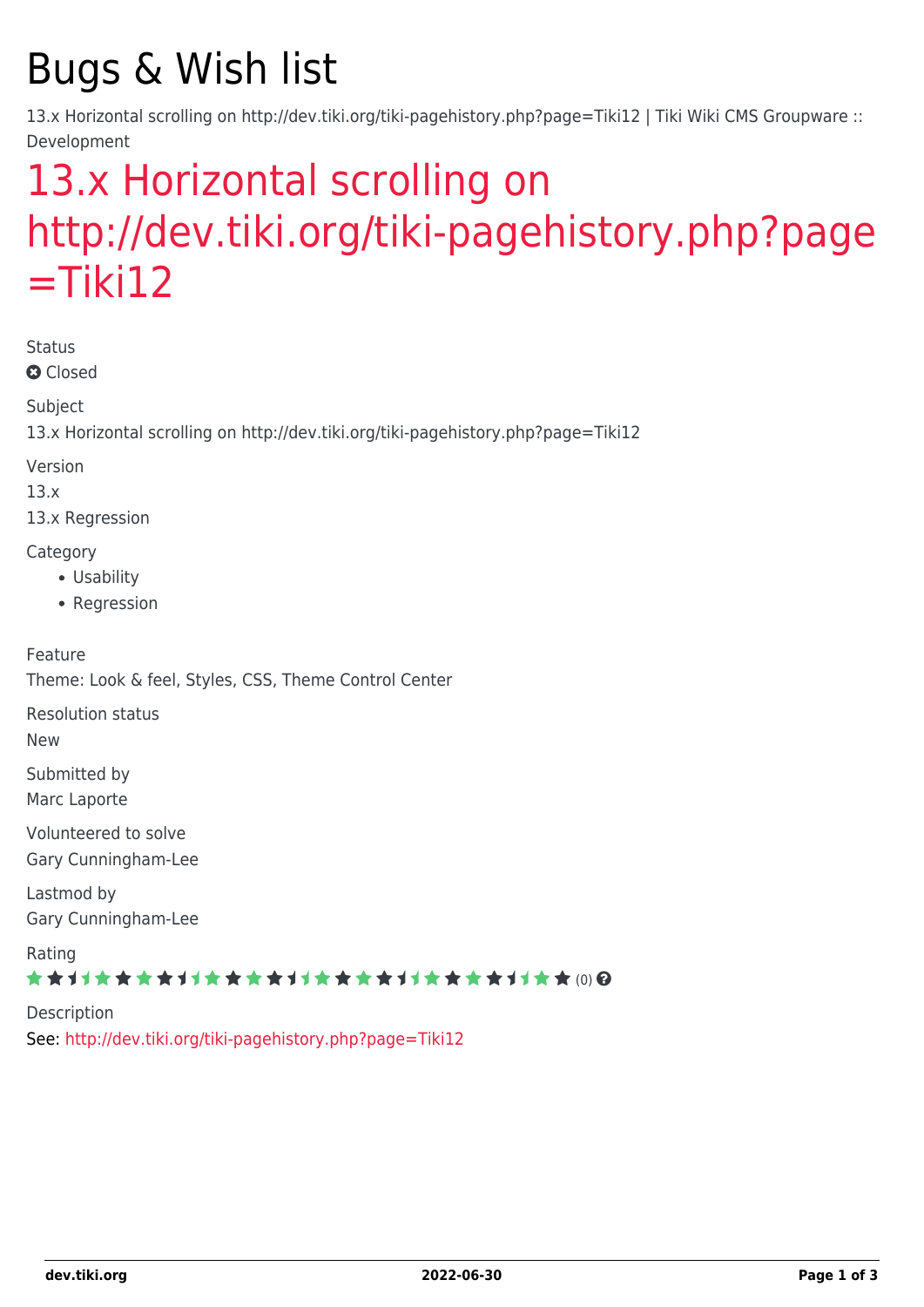| dev.tiki.org/tiki-pagehistory.php?page=Tiki12 |                                       |                    |               |             |           |               |  |  |  |  |
|-----------------------------------------------|---------------------------------------|--------------------|---------------|-------------|-----------|---------------|--|--|--|--|
|                                               |                                       | <b>Information</b> | Documentation | Development | Community | <b>Themes</b> |  |  |  |  |
| U                                             | ZT NOVITO TT. IT GET BY MIGHT LADORE  |                    |               |             |           |               |  |  |  |  |
|                                               | 21 Nov 13 17:08 CET by Marc Laporte   |                    |               |             |           |               |  |  |  |  |
| ▀                                             | 21 Nov 13 01:42 CET by Marc Laporte   |                    |               |             |           |               |  |  |  |  |
| ▅                                             | 20 Nov 13 21:05 CET by Pascal St-Jean |                    |               |             |           |               |  |  |  |  |
| ▅                                             | 20 Nov 13 18:10 CET by Marc Laporte   |                    |               |             |           |               |  |  |  |  |
|                                               | 20 Nov 13 18:09 CET by Marc Laporte   |                    |               |             |           |               |  |  |  |  |
|                                               |                                       |                    |               |             |           |               |  |  |  |  |
|                                               |                                       |                    |               |             |           |               |  |  |  |  |

Solution

In r52186, added an override rule in styles/layout/less/wiki-pages\_and\_plugins.less, for td.text-left when in .table-responsive .table. This rule says white-space:normal.

Importance 7 Easy to solve? 10 easy Priority 70 Demonstrate Bug (Tiki 19+) Please demonstrate your bug on show2.tikiwiki.org Version: trunk ▼ [Create show2.tikiwiki.org instance](#page--1-0) Ticket ID 5385 Created Tuesday 29 July, 2014 22:54:56 GMT-0000 by Marc Laporte LastModif Wednesday 30 July, 2014 07:30:09 GMT-0000

## Comments

### Attachments

| filename | created | hits | comment | version | filetype |
|----------|---------|------|---------|---------|----------|
|          |         |      |         |         |          |